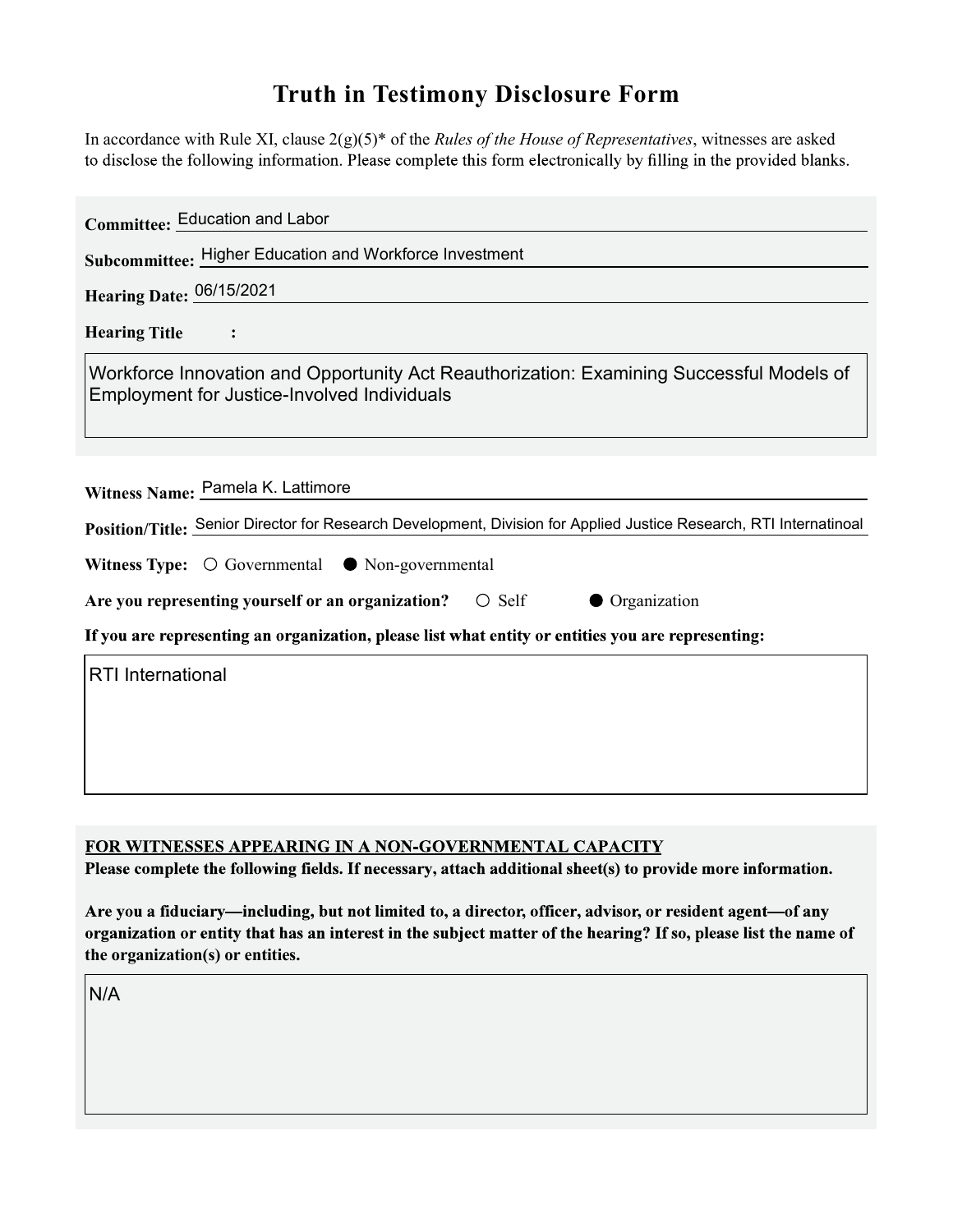Please list any federal grants or contracts (including subgrants or subcontracts) related to the hearing's subject matter that you, the organization(s) you represent, or entities for which you serve as a fiduciary have received in the past thirty-six months from the date of the hearing. Include the source and amount of each grant or contract.

See addendum

Please list any contracts, grants, or payments originating with a foreign government and related to the hearing's subject that you, the organization(s) you represent, or entities for which you serve as a fiduciary have received in the past thirty-six months from the date of the hearing. Include the amount and country of origin of each contract or payment.

N/A

## Please complete the following fields. If necessary, attach additional sheet(s) to provide more information.

 $\Box$  I have attached a written statement of proposed testimony.

 $\Box$  I have attached my curriculum vitae or biography.

\* Rule XI, clause  $2(g)(5)$ , of the U.S. House of Representatives provides:

(5)(A) Each committee shall, to the greatest extent practicable, require witnesses who appear before it to submit in advance written statements of proposed testimony and to limit their initial presentations to the committee to brief summaries thereof.

(B) In the case of a witness appearing in a non-governmental capacity, a written statement of proposed testimony shall include— (i) a curriculum vitae; (ii) a disclosure of any Federal grants or contracts, or contracts, grants, or payments originating with a foreign government, received during the past 36 months by the witness or by an entity represented by the witness and related to the subject matter of the hearing; and (iii) a disclosure of whether the witness is a fiduciary (including, but not limited to, a director, officer, advisor, or resident agent) of any organization or entity that has an interest in the subject matter of the hearing.

(C) The disclosure referred to in subdivision  $(B)(iii)$  shall include— $(i)$  the amount and source of each Federal grant (or subgrant thereof) or contract (or subcontract thereof) related to the subject matter of the hearing; and (ii) the amount and country of origin of any payment or contract related to the subject matter of the hearing originating with a foreign government.

(D) Such statements, with appropriate redactions to protect the privacy or security of the witness, shall be made publicly available in electronic form 24 hours before the witness appears to the extent practicable, but not later than one day after the witness appears.

Education and Labor